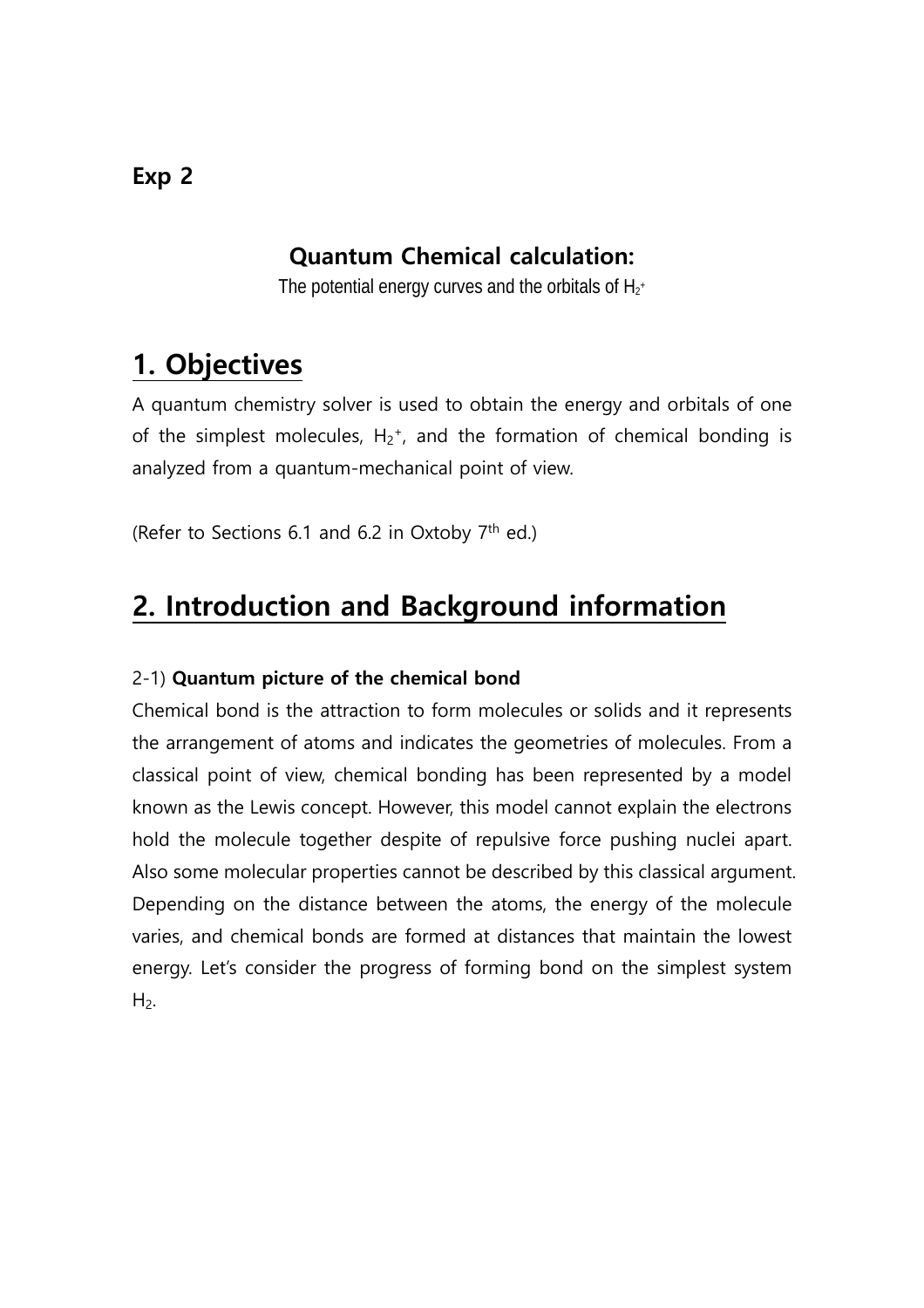



In this figure, at distance  $R_{e}$ ,  $H_2$  has minimum energy and it is called bond length and  $D_e$  is bond dissociation energy. However, according to the uncertainty principle, the minimum energy that can be experimentally measured is higher than this level, which has  $E_0$ . Then measured energy for bond dissociation is  $D_0$ . The point at  $R_e$  is useful for constructing model potentials and optimizing molecular geometry in calculations.

The effective potential energy can be divided into the following factors in order to explain how the negative charge existing between nuclei can overcome the Coulomb repulsion making the nuclei attract toward each other, which maintains the structure of the molecule; Coulomb repulsion between two protons, Coulomb repulsion between two electrons, Coulomb attraction between protons and electrons and kinetic energies of electrons. Then, we can express effective potential term as sum of average kinetic energy of electrons and average Coulomb interactions (electron-electron, nuclear-nuclear, electron-nuclear)

$$
\bar{V}^{(eff)}(R_{AB})=\bar{\Im}(R_{AB})+\bar{V}(R_{AB})
$$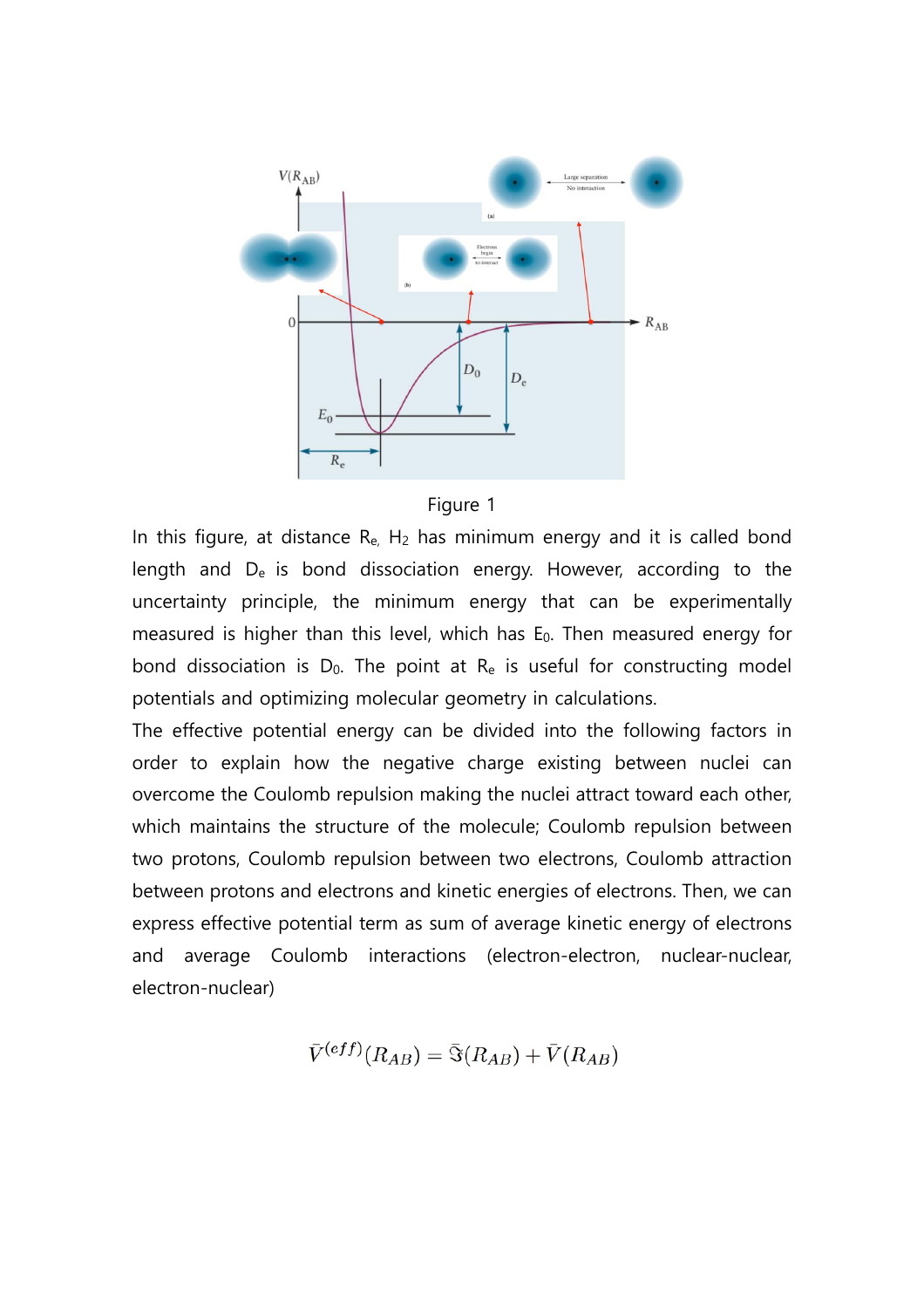

Figure 2

Above figure shows the contribution of average kinetic energy and average potential energy (Coulomb interactions) to effective potential energy. The change of the  $\bar{V}^{(eff)}$  will be described in three intervals:



Figure 5

Black dots: protons, Yellow dots: electrons.

Solid line indicates interaction between the nucleus and the electron which belongs to same atom, while dashed line indicates interaction between the nucleus and the electron which was belongs to the other atom.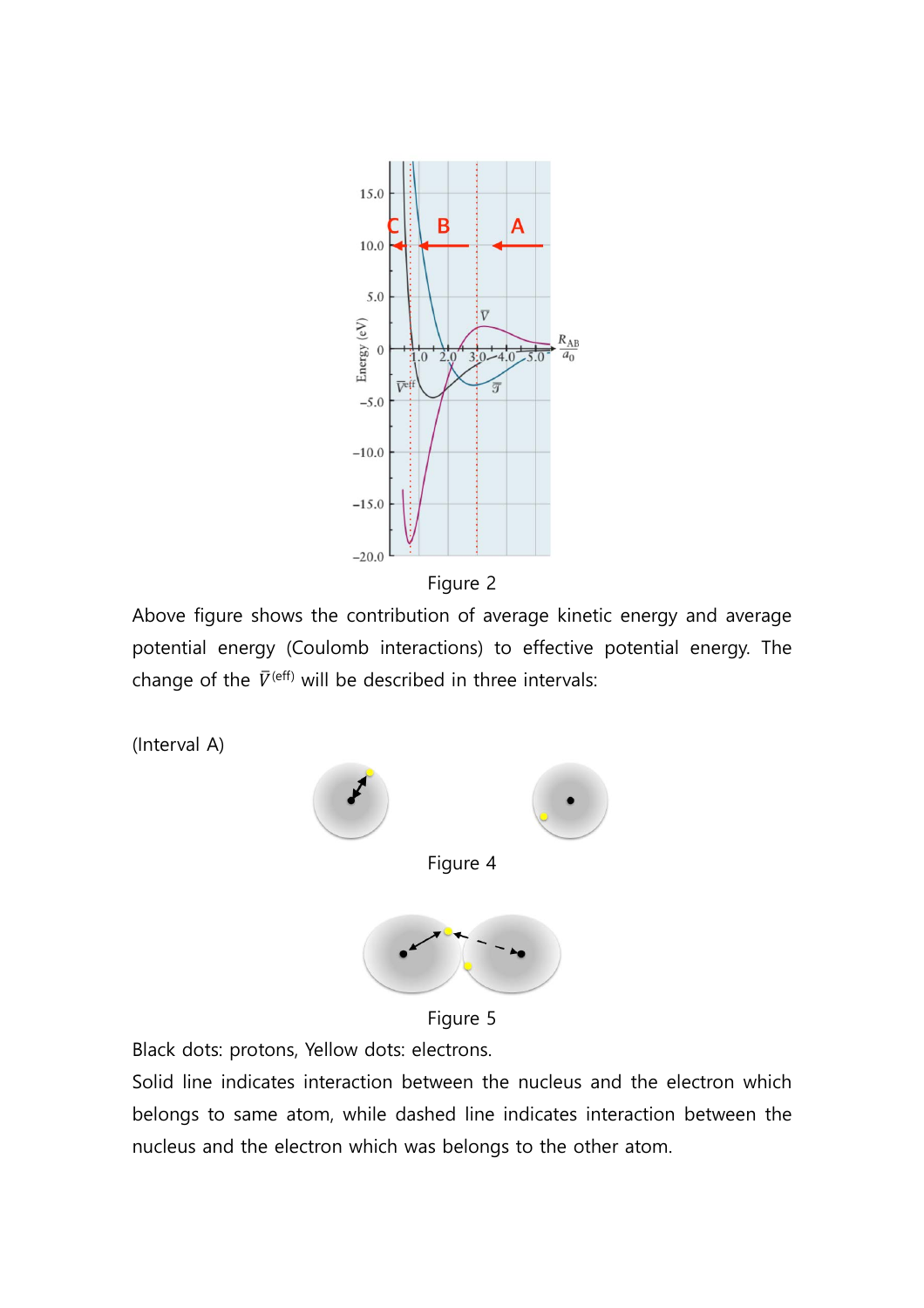$\bar{V}$ : As the distance between atoms becomes closer, one electron begins to interact with a proton at another atom, and the amount of interaction with a proton at the same atom decreases. The average potential size increases.



 $\Im$ : As discussed in Particle-in-a-box model, the electron's kinetic energy decreases as the size of the box is increased (eq 4.37 in Oxtoby  $7<sup>th</sup>$  ed).

Since the degree of decrease in kinetic energy is greater than the degree of increase in potential energy, the effective potential energy decreases and chemical bonding begins to occur.

(Interval B)

 $\bar{V}$ : As the distances between the electron and the nuclei are decrease, average potential energy decreases.

 $\bar{\Im}$ : The confinement of the electron to the smaller volume yields the increase of the average kinetic energy.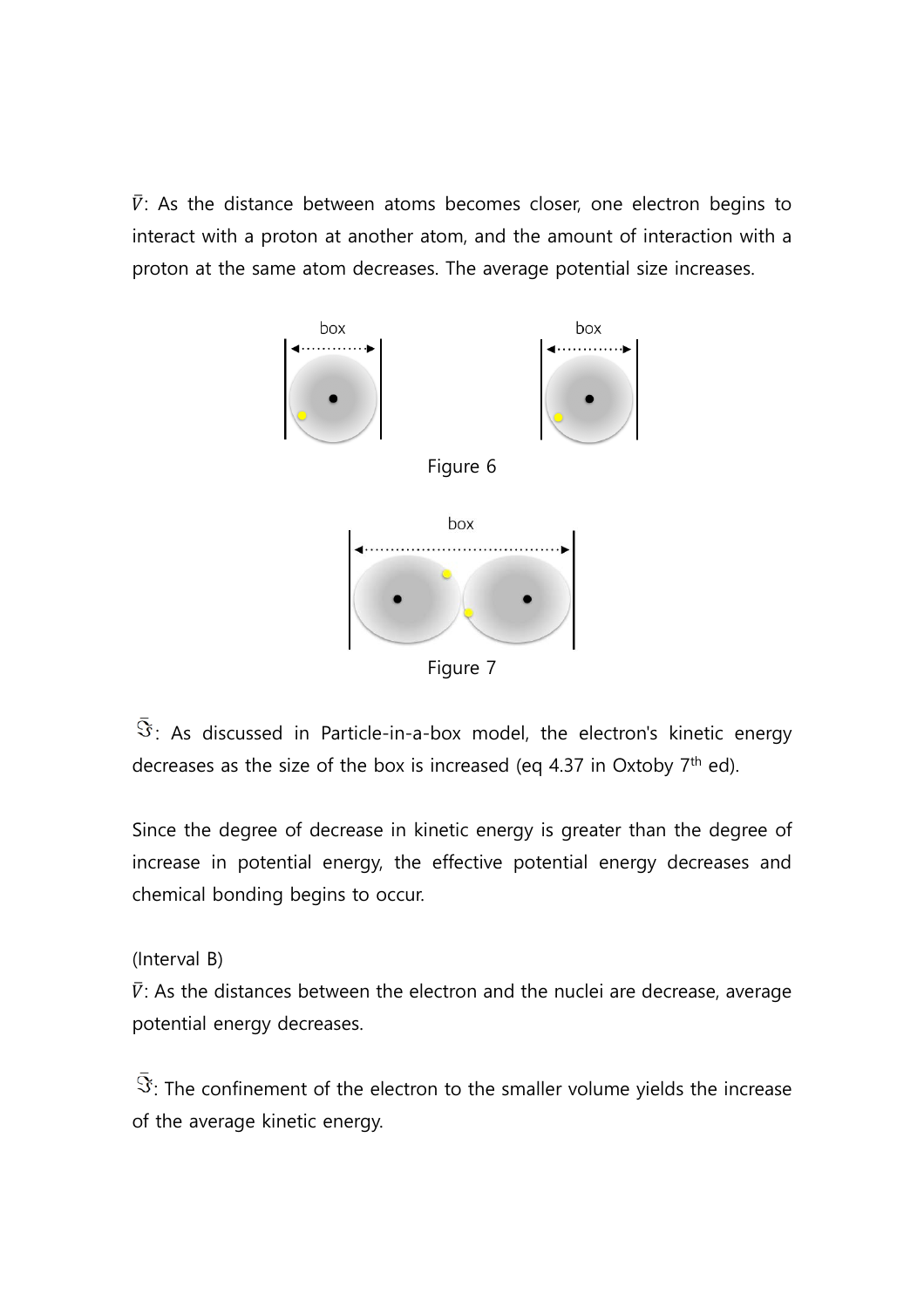(Interval C)

 $\bar{V}$  : If distance between two nuclei is too small, their high repulsion energy increase the average potential energy.

 $\bar{\Im}$ : The confinement of the electron to the smaller volume yields the increase of the average kinetic energy.

One of the purpose of this class is quantitative quantum chemical calculation of curves at the Figure 1 and Figure2. To do so, we need to solve the wellknown equation, Schrodinger's equation. By solving this equation, we can obtain the wave functions of the electrons and their corresponding energies in a given system. In section 2-2) we will look at the basic quantum mechanical theories for quantitative computation of this curve.

#### 2-2) **Quantum chemical calculation**

(\*This section has brief explanation of a quantum chemistry (or mechanics). If you want to study more about this subject, refer to chapter 4, 5)

Several experiments have confirmed wave-particle duality, and it has been found that the motion of the particles is not explained by the classical mechanics. In classical mechanics, the motion of an object is described according to Newton's law of motion, while the Schrödinger equation plays a role in quantum mechanics. You can refer to chapter  $4(p168 \sim p169)$  of Oxtoby 7<sup>th</sup> ed for the origin of the Schrödinger equation and the validity of it.

Classical Mechanics

\n
$$
F = ma \qquad \qquad \longleftrightarrow \qquad \hat{H}\psi = E\psi
$$

How the physical system is organized determines the form of  $\hat{H}$  which is called *Hamiltonian operator*. Then, "solving the Schrödinger equation" means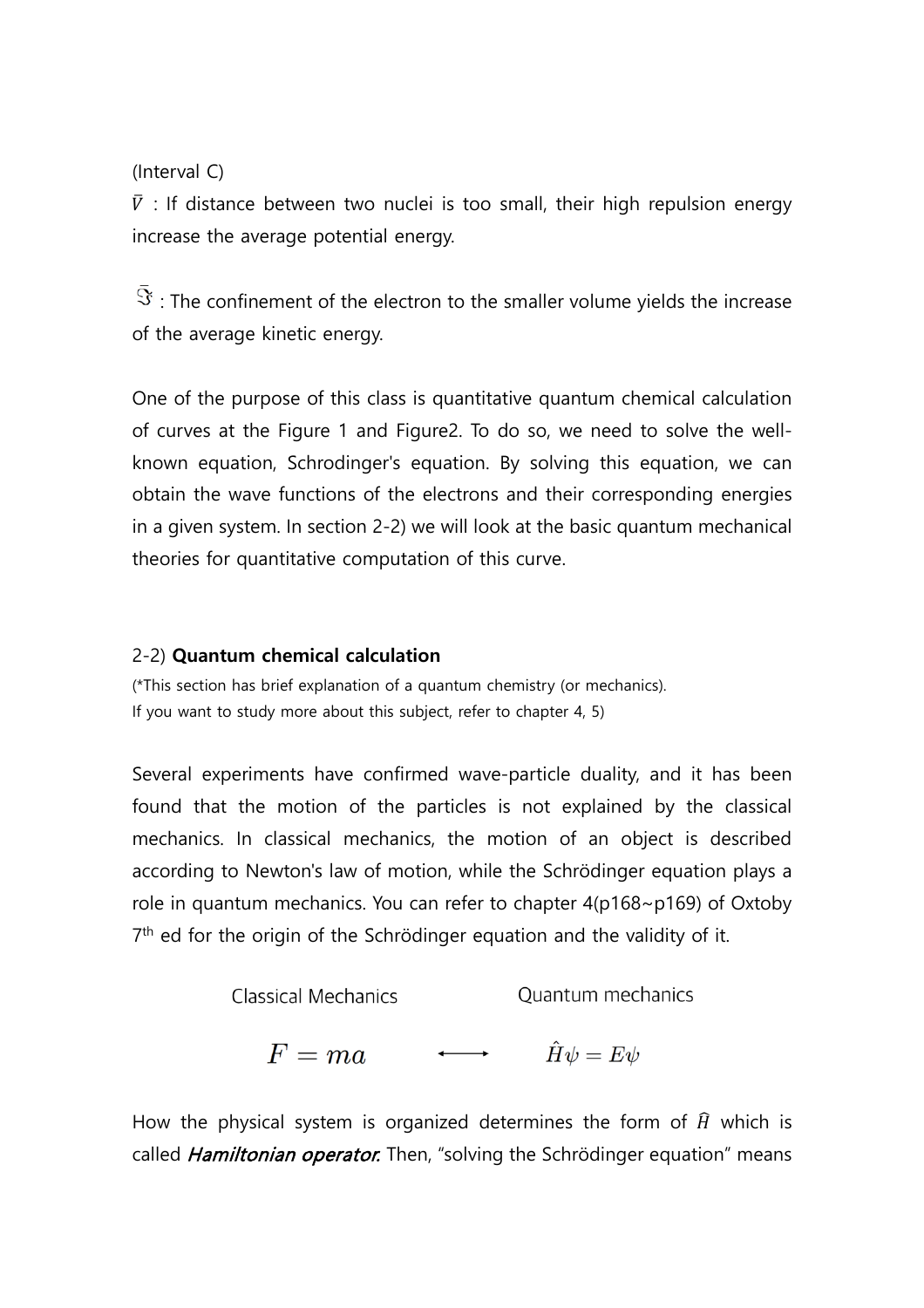that finding pair of  $\psi$  and corresponding E which satisfies this *differential* equation and they are the solutions of it. Generally, it has multiple solutions. Then we write as

 $\hat{H}\psi_i = E_i \psi_i$  (*i* are integers)

 $\psi$  indicates *wave function*, and it is the amplitude of the wave related to the motion of a particle. In particular, the wave function in one electron picture is called *orbital*. It can have positive, negative or zero values. The points or region with the zero amplitude of the wave function are called **nodes**. The wave function cannot be measured directly. Instead, we use  $\psi^2$  as a probability density of the particle and  $\psi(x, y, z)^2 dV$  is the probability that the particle exists in a small volume  $V$ . This probabilistic interpretation have shown consistent result of the motion on a microscopic scale.

E is the *energy* associated with this wave function. Each wave function has corresponding energy value, which means the system has discrete values. It shows that the energy quantization is the consequence of Schrödinger equation. The wave function corresponds to the lowest energy value is called ground state and others are called excited states.

 One of the example system called "Particle-in-a-box" can be described by the Schrödinger equation and it can be solved exactly (or analytically). You can practice solving the Schrödinger equation for this model (pp 172–4, Oxtoby  $7<sup>th</sup>$  ed).

#### 2-3) **Using quantum chemical solver**

The Schrodinger equation is a kind of differential equation and can be solved analytically for simple systems, such as the particle-in-a-box model, the hydrogen atom system or the  $H_2$ <sup>+</sup> molecule system to be covered in the class. Solving the differential equation *analytically* means that the *exact solution* can be obtained by algebraic operations of the symbols in the equation, calculus, trigonometry, or other mathematical techniques. However, the Schrödinger equations of many other systems are complex to solve analytically, and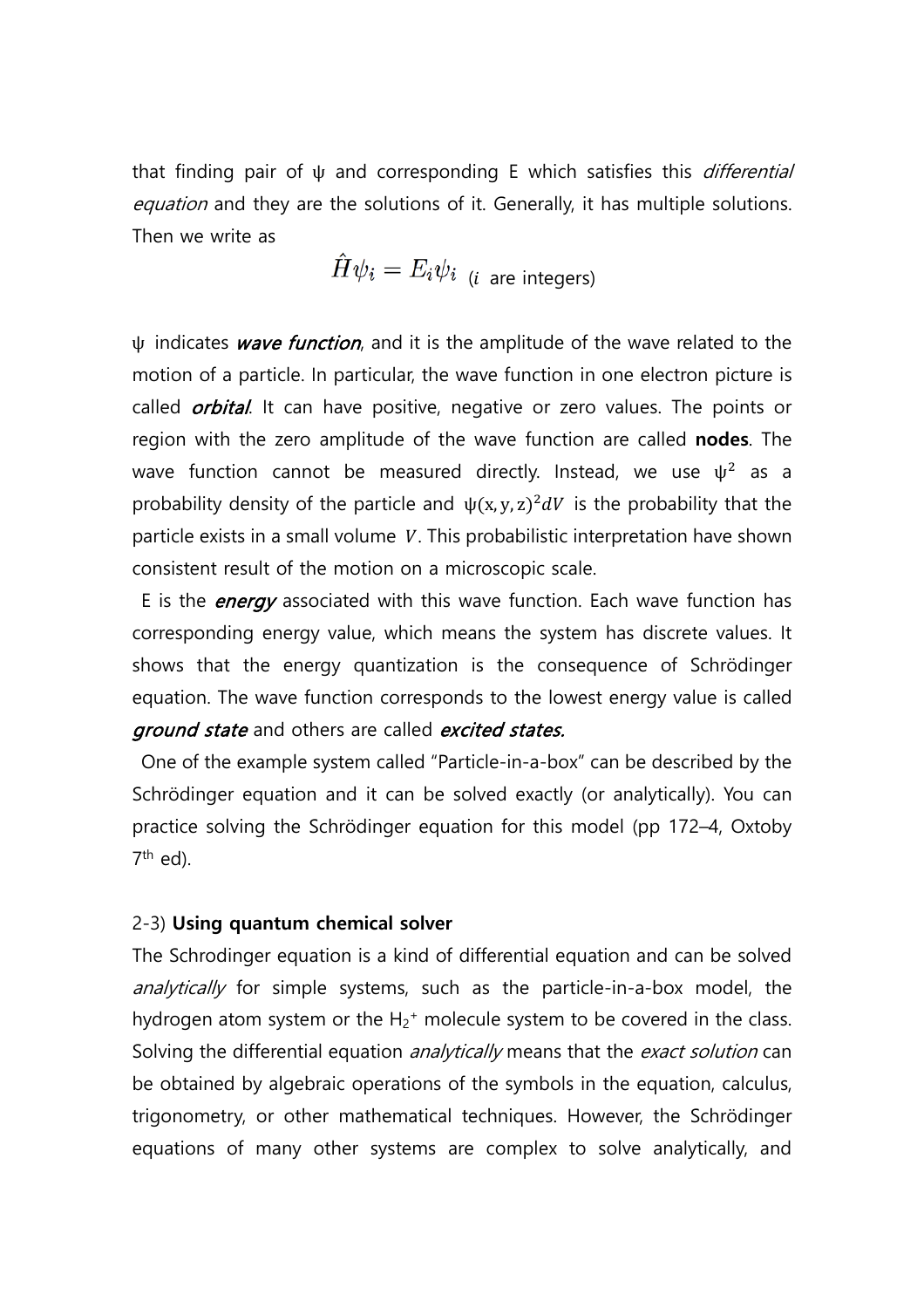therefore requires a *numerical* analysis to obtain approximate solutions instead of exact solutions. Since, it takes too much time to get the solutions manually by numerical methods, some research institutes design algorithms of numerical analysis and obtain the solution with HPC (High performance computing). Many solvers have been developed which can calculate the various physical properties of molecules by devising numerical methods and algorithms. These solvers can expand the quantum mechanical theories and calculate the physical properties of the material. For example, the threedimensional structures and the energies of the molecules which is in ground and excited state, IR frequencies, and the transition states and so on.

The solver we will use in this class is **ACE-Molecule**, which is being developed by the Prof. Woo Youn Kim's Laboratory in KAIST chemistry department.

To obtain the curves of Figure 1 and Figure 2 using quantum chemical calculations, we need an important assumption of the Born Oppenheimer approximation. The curves discussed in the previous section 2-1) also assumed the Born-Oppenheimer approximation.

#### Born-Oppenheimer approximation

The mass of the nucleus is much larger than that of the electron. Thus, we can assume that the motion of electron is much faster than that of the electron, which means the positions of the nuclei can be fixed. Then, the kinetic energy of the nucleus is zero and the nucleus-nucleus Coulomb potential energy is constant. Based on this Born-Oppenheimer approximation, the energy of a molecule can be calculated as following two steps.

- 1) Solve the equation for electronic Hamiltonian first. Then we get the orbitals (single electron's wave function) and their energies
- 2) To get the total energy of the molecule, add the nucleus-nucleus Coulomb potential to the orbital energies.

Following is the schematic diagram to calculate the effective potential energy